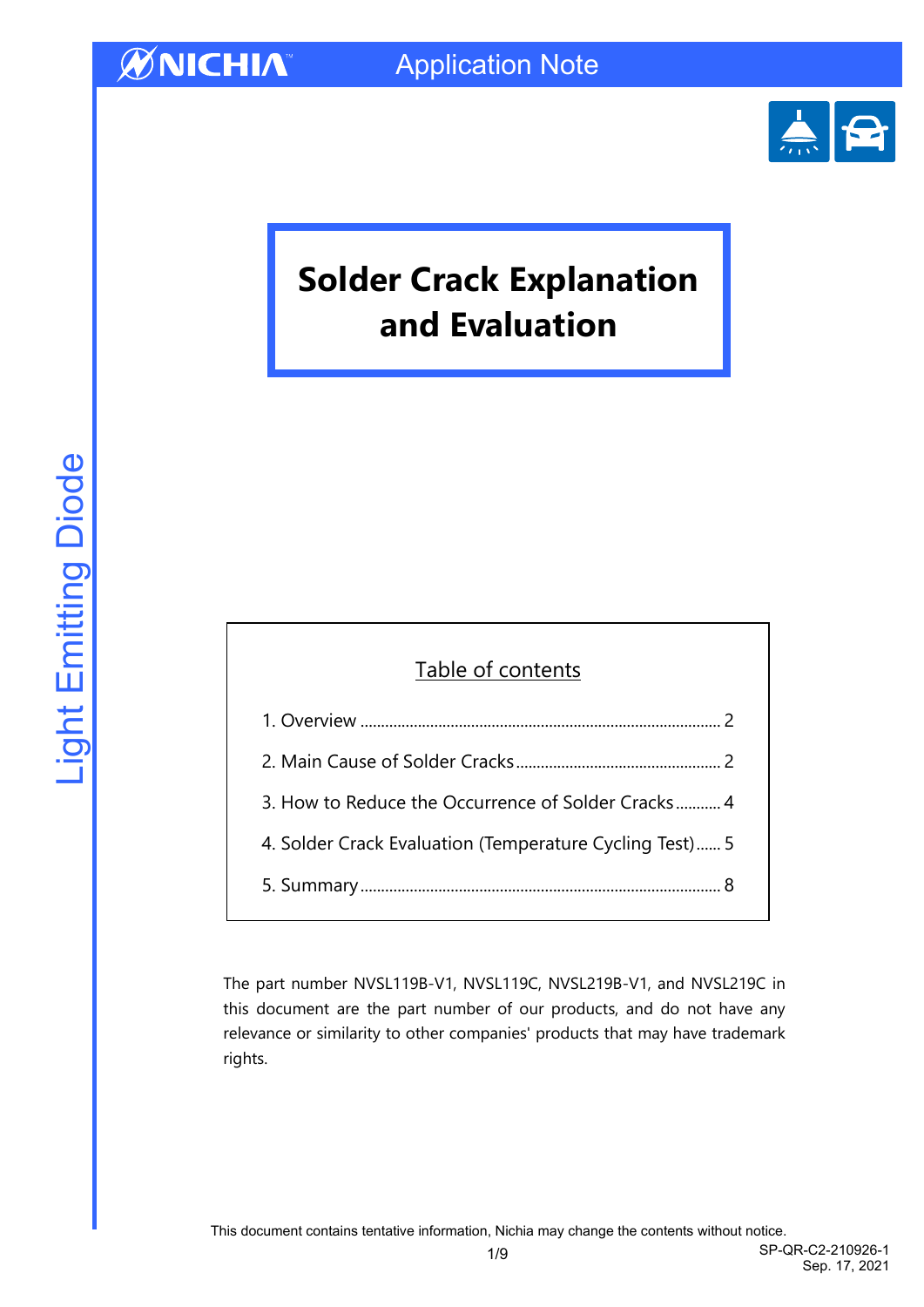### <span id="page-1-0"></span>**1. Overview**

Many products using LEDs have the LEDs mounted on printed circuit boards (PCBs) using solder (i.e. surface mount device [SMD] LEDs). The most common issues in the assemblies with SMD LEDs are cracks in the solder joints. This may occur depending on the combination of the SMD LED and the PCB, especially when the PCB is repeatedly exposed to environments with large differences in temperature. If there is a large difference in the linear expansion coefficient between them, it will increase the likelihood of solder cracks, and in some cases, it may lead to failures (i.e. the LEDs not emitting). Since the applications and environments using SMD LEDs are becoming more diverse, solder cracks are issues that require special attention and expertise.

This application note will cover the main cause of solder cracks, how to reduce the occurrence of solder cracks, and show evaluation results for temperature cycle tests for specific SMD LED and PCB combinations that may cause solder cracks.

### <span id="page-1-1"></span>**2. Main Cause of Solder Cracks**

To understand the main mechanism that causes solder cracks, the difference in the linear expansion coefficient between the PCB and the soldered component is one important factor. This section will explain how solder cracks are created and how the difference in liner expansion coefficient helps to cause solder cracks.

#### 2.1. Linear Expansion Coefficient

Linear expansion coefficient or coefficient of linear thermal expansion (CTE) is the rate at which the length of an object changes as the temperature rises. Solder cracks are most likely to occur when the difference between the linear expansion coefficients of the SMD LED and PCB is large.

Table 1 shows the linear expansion coefficients<sup>1</sup> of common LED package materials and PCB materials.

|                         | <b>LED</b>          | <b>PCB</b>               |                     |  |  |  |
|-------------------------|---------------------|--------------------------|---------------------|--|--|--|
| <b>Package Material</b> | $CTE(1/^{\circ}C)$  | <b>Material</b>          | $CTE(1/^{\circ}C)$  |  |  |  |
| Ceramic                 | $7 \times 10^{-6}$  | Ceramic                  | $8 \times 10^{-6}$  |  |  |  |
| Resin                   | $16 \times 10^{-6}$ | Iron (Fe)                | $12 \times 10^{-6}$ |  |  |  |
|                         |                     | Glass-reinforced epoxy   | $14 \times 10^{-6}$ |  |  |  |
|                         |                     | laminate material (FR-4) |                     |  |  |  |
|                         |                     | Copper (Cu)              | $17 \times 10^{-6}$ |  |  |  |
|                         |                     | Aluminum (Al)            | $21 \times 10^{-6}$ |  |  |  |
|                         |                     | Composite epoxy material | $25 \times 10^{-6}$ |  |  |  |
|                         |                     | $(CEM-3)$                |                     |  |  |  |

#### Table 1. Linear expansion coefficients of common LED and PCB materials

#### Note:

 $1$  The linear expansion coefficient described in the table is only a typical value.

This document contains tentative information, Nichia may change the contents without notice.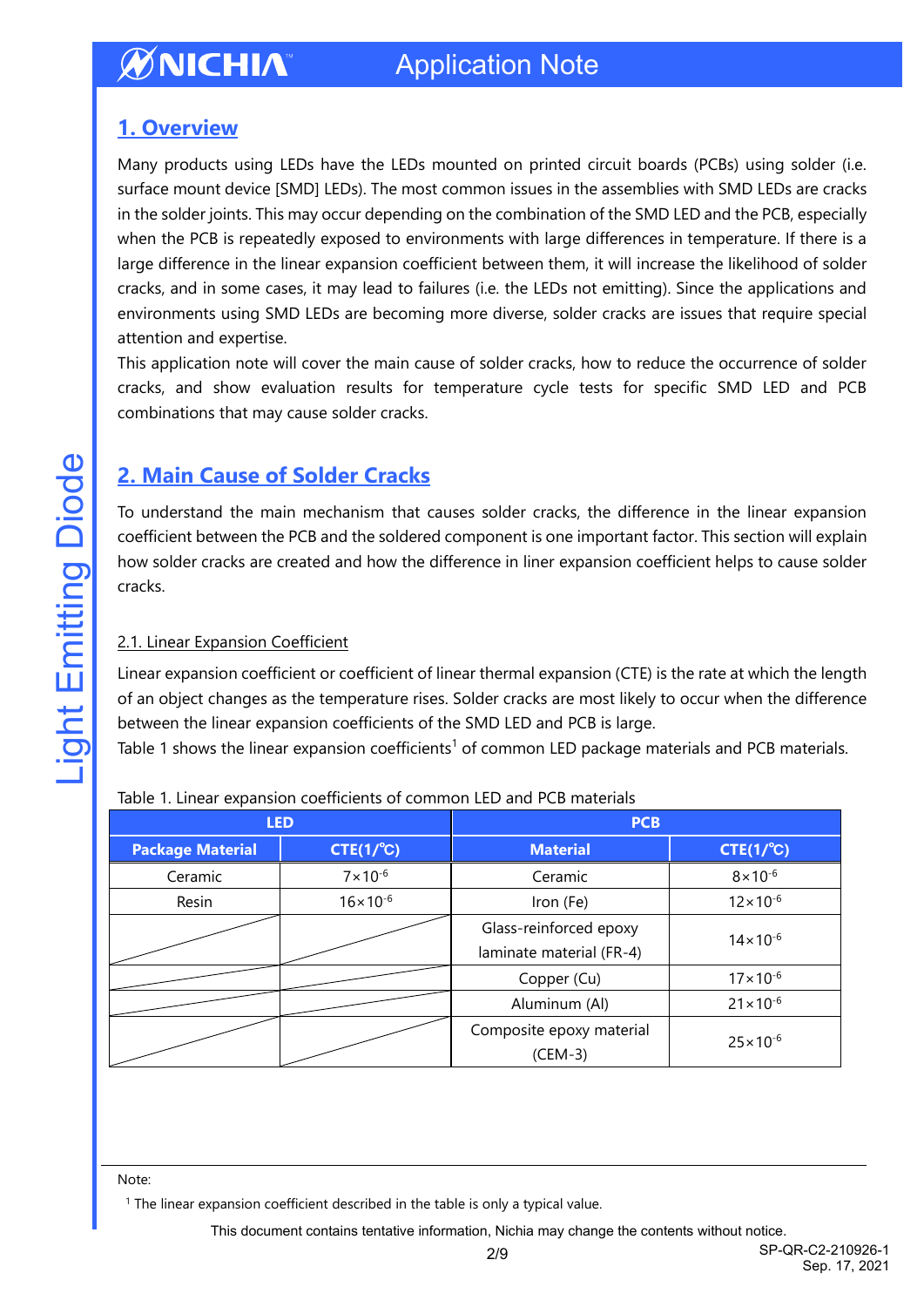## Application Note

#### 2.2. The Mechanism that Causes Solder Cracks

Step 1: Attaching a SMD LED to a PCB by reflow soldering

Both the SMD LED and PCB are exposed to high temperatures during the reflow soldering process. They expand according to their linear expansion coefficients. Although further stress is applied to the solder joint as the heated SMD LED and PCB cool down and shrink, as long as there is no change in the ambient temperature, solder cracks are not created immediately after the reflow soldering process (see Figure 1).



Figure 1. Step1

#### Step 2: Using the assembly in an environment with large temperature difference

The linear expansion coefficients of the SMD LED and the PCB are different, these different expansion rates creates stress which is applied to the solder joint (see Figure 2).



Figure 2. Step2

#### Step 3: The occurrence of solder cracks

Due to the continuous stress applied to the solder connection in Step 2, part of the solder begins to crack (i.e. solder crack begins to occur). Eventually, the solder crack occurs across the solder joint and the SMD LED is no longer able to be energized and will not emit light (see Figure 3).



Figure 3. Step3

This document contains tentative information, Nichia may change the contents without notice.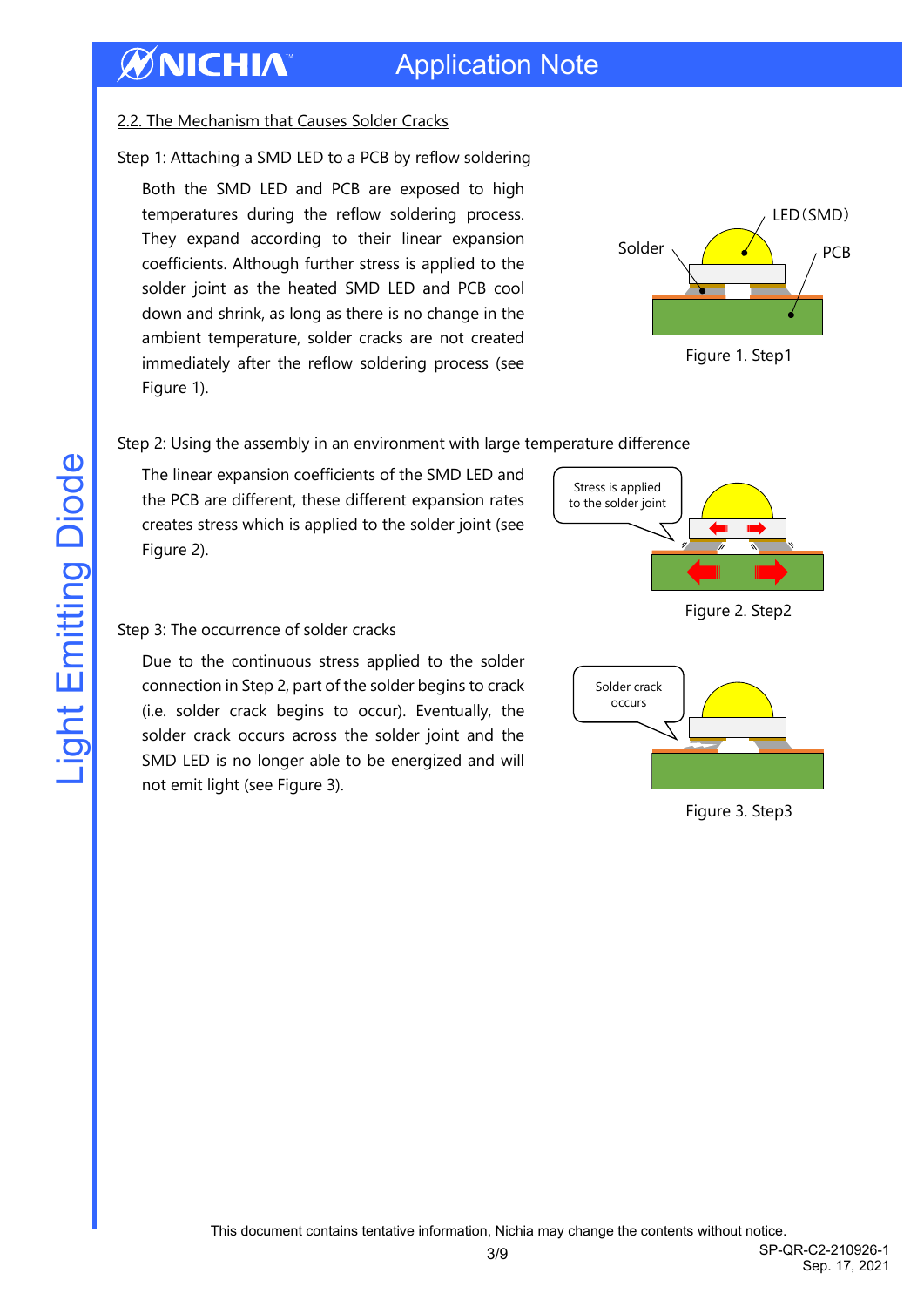### <span id="page-3-0"></span>**3. How to Reduce the Occurrence of Solder Cracks**

This section will cover the best-known methods and industry practices to reduce the occurrence of solder cracks or minimize the resulting damage.

#### 3.1. Select an LED and PCB combination with a small difference between the linear expansion

As noted in section 2.2, the smaller the difference between the linear expansion coefficients of the SMD LED and the PCB, the smaller the occurrence of solder cracks, and the less severe the damage (i.e. size of solder cracks) is even if solder cracks occur.

For example, if the combination is a resin package SMD LED with a glass epoxy PCB (i.e. FR-4), the difference in the linear expansion coefficient is  $2x10^{-6}$ , whereas if the combination is a ceramic package SMD LED and an aluminum-core PCB, the difference in the linear expansion coefficient is 14x10<sup>-6</sup>. If the goal is to reduce the potential of solder cracks, the combination of a low/middle-power SMD LED with a resin package and a FR-4 (Glass Epoxy) PCB is more effective than a combination of a high-power SMD LED a ceramic package and an aluminum-core PCB.

#### 3.2. Use an LED with a smaller package size

As the temperature increases, so too does the influence of the difference between the linear expansion coefficients of the SMD LED and the PCB (i.e. the expansion between the electrodes increases) leading to an increase in the occurrence of solder cracks. Since small packages are more likely to have a smaller distance between the electrodes than large packages, the occurrence of solder cracks may be able to be reduced by using a SMD LED with a small package size.

#### 3.3. If the LED package size is the same, select a SMD LED with a small distance between the electrodes

As discussed in 3.2, as the temperature increases so too does the influence of the difference between the linear expansion coefficients of the SMD LED and the PCB (i.e. the expansion between the electrodes increases) leading to an increase in the occurrence of solder cracks. Using a SMD LED with a small distance, the occurrence of solder cracks may be able to be reduced.

#### 3.4. If the LED package size is the same, select a SMD LED with a larger electrode area

The strength of the solder joint can be increased by using an LED with a larger electrode area and the influence of solder cracks on the SMD LED performance/reliability may be able to be reduced after a solder crack begins to occur. This may also extend the life of the solder joint, which may help avoid a lighting failure.

#### 3.5. Other considerations

This application note does not cover all potential factors (e.g. solder paste, PCB components/materials other than the base metal material, etc.); these factors may be able to reduce solder cracks. Nichia recommends that customers select the right materials for the chosen application and intended usage environment.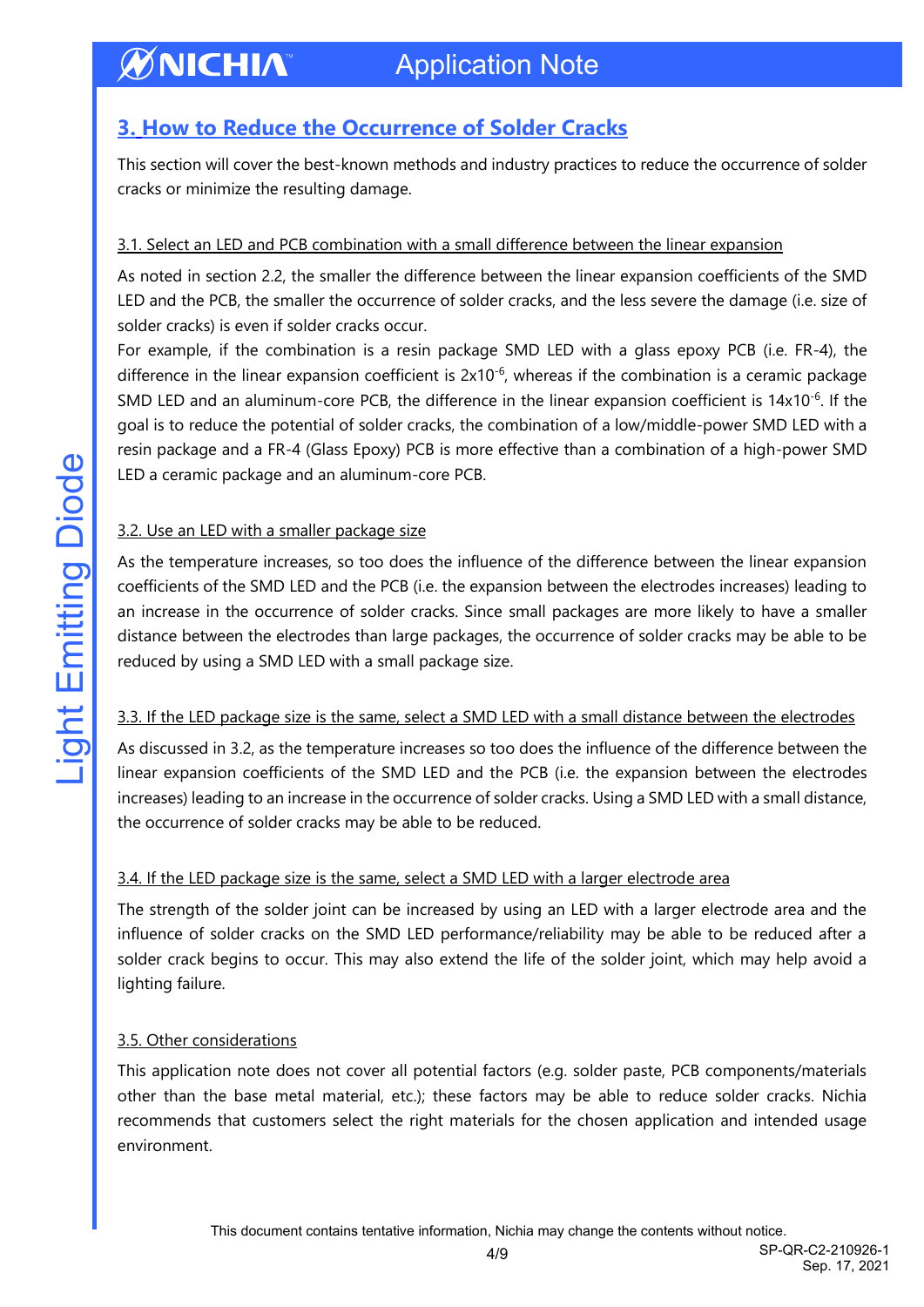#### ØNICHIA Application Note

### <span id="page-4-0"></span>**4. Solder Crack Evaluation (Temperature Cycling Test)**

Nichia performed a temperature cycling test to verify the cause described in section 2 (i.e. the difference in linear expansion coefficient between the SMD LED and PCB) and the effectiveness of the best-known methods and industry practices described in section 3. If there is a solder crack, the electrical resistance of the solder joint tends to increase and the VF value tends to rise; as a result the VF value is used as an indicator for solder cracks.

#### 4.1. Evaluation Conditions/Method

| <b>Evaluation Conditions:</b> |                                                                                      |
|-------------------------------|--------------------------------------------------------------------------------------|
| Cycle test conditions:        | -40°C (15 minutes) $\Leftrightarrow$ 100°C (15 minutes), 2000 cycles (non-energized) |
| LED:                          | 10 pieces each of 3.5mm sq. ceramic package with either 2 or 3 electrodes            |
|                               | (see Table 2, Figure 4)                                                              |
| PCB:                          | 5 pcs each of Fe, FR-4, and AI (see Table 3, Figure 5,6)                             |
| Solder:                       | Senju Metal M705-298C-42-11 (Sn 96.5 / Ag3.0 / Cu 0.5),                              |
|                               | solder thickness: 0.1 mm                                                             |
|                               |                                                                                      |

#### Evaluation Method:

Nichia performed a complete lighting check every 500 cycles, and checked for a 10% rise in the  $V_F$ value<sup>2</sup>, and performed a cross-section observation of the LEDs to compare.

#### Table 2. LED part number and the linear expansion coefficient

| <b>LED</b>  | <b>Base Material</b>           | $CTE(1/^{\circ}C)$ | <b>Number of</b><br><b>Electrodes</b> | <b>Total Electrode</b><br>Area(mm <sup>2</sup> ) |
|-------------|--------------------------------|--------------------|---------------------------------------|--------------------------------------------------|
| NVSL119B-V1 | Al <sub>2</sub> O <sub>3</sub> | $7 \times 10^{-6}$ |                                       | 8.3                                              |
| NVSL119C    | <b>AIN</b>                     | $4 \times 10^{-6}$ |                                       | 8.3                                              |
| NVSL219B-V1 | Al <sub>2</sub> O <sub>3</sub> | $7 \times 10^{-6}$ |                                       | 6.2                                              |
| NVSL219C    | <b>AIN</b>                     | $4 \times 10^{-6}$ |                                       | 6.2                                              |

#### Table 3. LED recommended soldering pad pattern

| <b>PCB Material</b> | <b>PCB Thickness</b><br>(mm) | <b>Copper Foil</b><br>$Layer(\mu m)$ | <b>Insulating Layer</b><br>[µm], | $CTE(1/^{\circ}C)$  |
|---------------------|------------------------------|--------------------------------------|----------------------------------|---------------------|
| Fe                  | 0.5                          | 35                                   | 120                              | $12 \times 10^{-6}$ |
| $FR-4$              | 1.0                          | 35                                   | なし                               | $14 \times 10^{-6}$ |
| Al                  | 1.0                          | 35                                   | 120                              | $21 \times 10^{-6}$ |

#### Note:

 $2$  The V<sub>F</sub> rise of 10% is based on the standard judgment value of Nichia's reliability test per the part specifications.

This document contains tentative information, Nichia may change the contents without notice.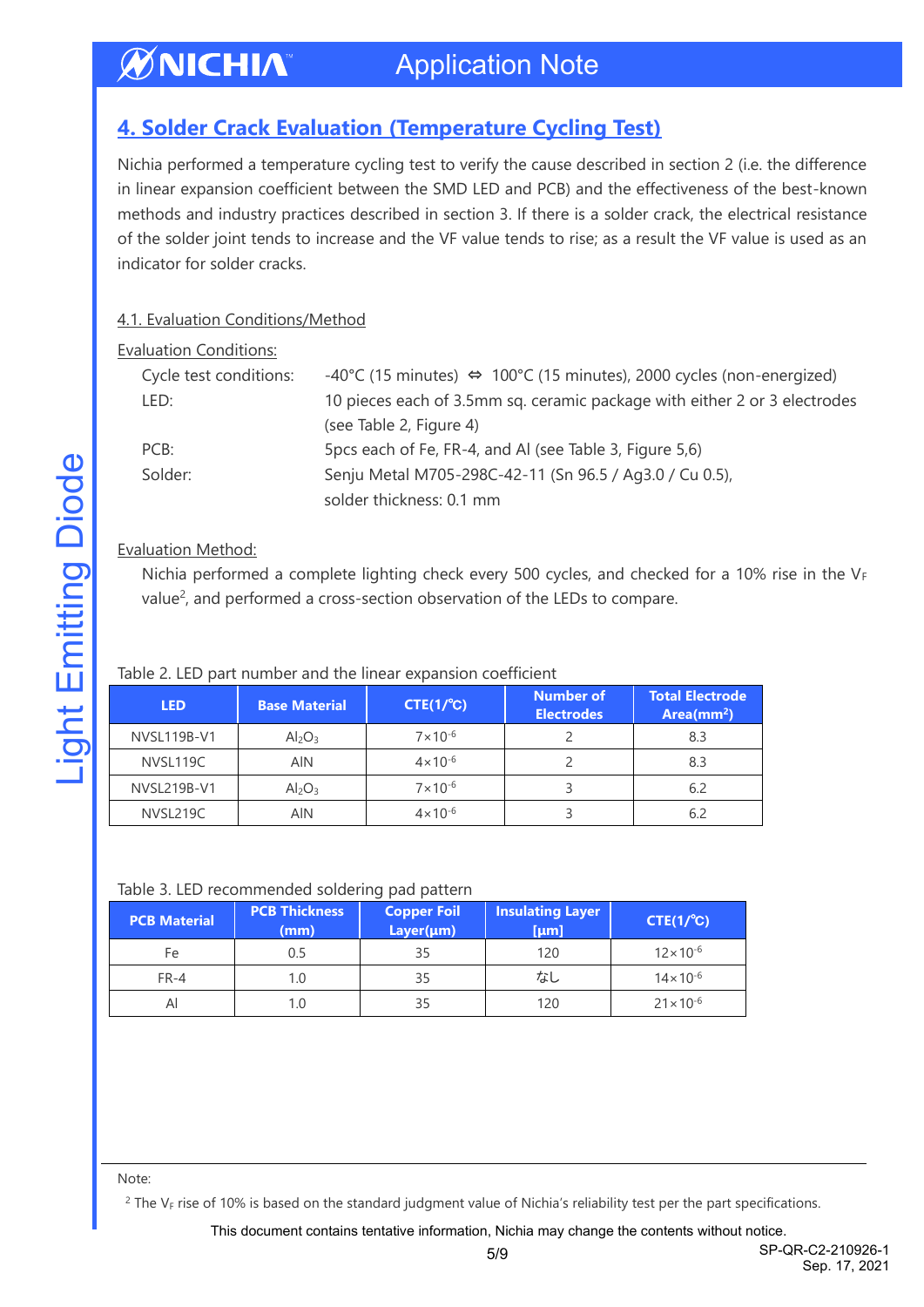# WNICHIA

## Application Note





Materials 内容 Description セラミックス Ceramics シリコーン樹脂 (蛍光体入り) Silicone Resin (with phosphor)

NICHIA 119 series (two-electrode configuration) NICHIA 219 series (three-electrode configuration) Figure 4. LED part number electrode layout





NICHIA 119 series (two-electrode configuration) NICHIA 219 series (three-electrode configuration) Figure 5. LED recommended soldering pad pattern



Figure 6. Example of how the LEDs were mounted on the PCB

#### 4.2. Evaluation Results

As shown in Table 4,5 below, both the NICHIA 119 and 219 series SMD LEDs did not fail (i.e. no light emission) up to 2000 cycles with any of the combinations. However, the combination of the NICHIA 219 series LEDs (both part numbers using an aluminum oxide [Al2O3] ceramic material and an aluminum nitride [AlN] ceramic material for the package) and the aluminum-core PCB caused a 10% increase in the VF value (i.e. possible indication of solder cracks) after 1000 cycles.

The difference between the NICHIA 119 and 219 series LEDs is the electrode configuration and size; the NICHIA 219 series LEDs were designed based on the NICHIA 119 series LEDs (i.e. SMD LEDs with a twoelectrode configuration) to have a three-electrode configuration compatible/similar to other companies' products, resulting in a smaller electrode size than the NICHIA 119 series. From these facts and findings, it can be concluded that the best-known methods and industry practices noted in section 3 are efficient in preventing solder cracks.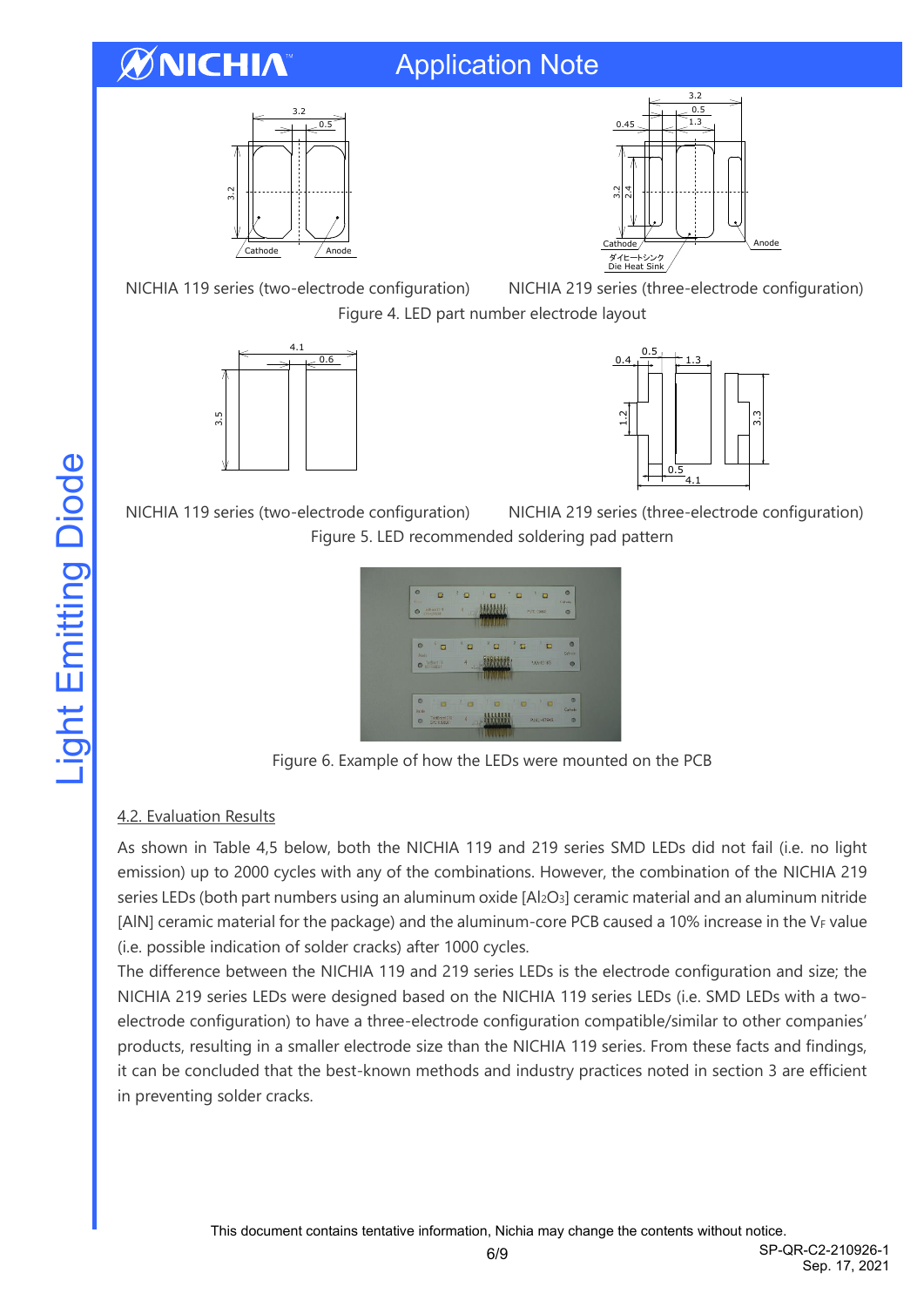## Application Note

#### Table 4. Evaluation results (No Light Emission)

| <b>PCB Material</b> |                    |                |      | Fe   |      |      | $FR-4$ |      |      | $\mathsf{A}$ |      |      |      |      |
|---------------------|--------------------|----------------|------|------|------|------|--------|------|------|--------------|------|------|------|------|
| <b>Cycles</b>       |                    | 500            | 1000 | 1500 | 2000 | 500  | 1000   | 1500 | 2000 | 500          | 1000 | 1500 | 2000 |      |
|                     | <b>NVSL119B-V1</b> | $\overline{2}$ | 0/10 | 0/10 | 0/10 | 0/10 | 0/10   | 0/10 | 0/10 | 0/10         | 0/10 | 0/10 | 0/10 | 0/10 |
| <b>LED</b>          | <b>NVSL119C</b>    | electrodes     | 0/10 | 0/10 | 0/10 | 0/10 | 0/10   | 0/10 | 0/10 | 0/10         | 0/10 | 0/10 | 0/10 | 0/10 |
|                     | NVSL219B-V1        | 3              | 0/10 | 0/10 | 0/10 | 0/10 | 0/10   | 0/10 | 0/10 | 0/10         | 0/10 | 0/10 | 0/10 | 0/10 |
|                     | <b>NVSL219C</b>    | electrodes     | 0/10 | 0/10 | 0/10 | 0/10 | 0/10   | 0/10 | 0/10 | 0/10         | 0/10 | 0/10 | 0/10 | 0/10 |

#### Table 5. Evaluation results ( $V_F$  Increase of 10%)

| <b>PCB Material</b> |                    | Fe             |      |      | $FR-4$ |      |      |      | <b>Al</b> |      |      |      |      |      |
|---------------------|--------------------|----------------|------|------|--------|------|------|------|-----------|------|------|------|------|------|
| <b>Cycles</b>       |                    | 500            | 1000 | 1500 | 2000   | 500  | 1000 | 1500 | 2000      | 500  | 1000 | 1500 | 2000 |      |
|                     | <b>NVSL119B-V1</b> | $\overline{2}$ | 0/10 | 0/10 | 0/10   | 0/10 | 0/10 | 0/10 | 0/10      | 0/10 | 0/10 | 0/10 | 0/10 | 0/10 |
| <b>LED</b>          | <b>NVSL119C</b>    | electrodes     | 0/10 | 0/10 | 0/10   | 0/10 | 0/10 | 0/10 | 0/10      | 0/10 | 0/10 | 0/10 | 0/10 | 0/10 |
|                     | <b>NVSL219B-V1</b> | 3              | 0/10 | 0/10 | 0/10   | 0/10 | 0/10 | 0/10 | 0/10      | 0/10 | 0/10 | 1/10 | 7/10 | 7/10 |
|                     | <b>NVSL219C</b>    | electrodes     | 0/10 | 0/10 | 0/10   | 0/10 | 0/10 | 0/10 | 0/10      | 0/10 | 0/10 | 5/10 | 7/10 | 8/10 |

#### Table 6. Combination of LED and various PCBs<sup>3</sup>

| <b>LED</b>    | <b>Number of</b>  | <b>Total Electrode</b> | $CTE(1/^{\circ}C)$  |                     |                     |  |  |  |  |  |
|---------------|-------------------|------------------------|---------------------|---------------------|---------------------|--|--|--|--|--|
|               | <b>Electrodes</b> | Area(mm <sup>2</sup> ) | Fe                  | $FR-4$              | Al                  |  |  |  |  |  |
| NVSL119B-V1   |                   | 8.3                    | $5 \times 10^{-6}$  | $7 \times 10^{-6}$  | $14 \times 10^{-6}$ |  |  |  |  |  |
| NVSL119C      | 2                 | 8.3                    | $8 \times 10^{-6}$  | $10 \times 10^{-6}$ | $17 \times 10^{-6}$ |  |  |  |  |  |
| NVSL219B-V1   |                   | 6.2                    | $5 \times 10^{-6}$  | $7 \times 10^{-6}$  | $14 \times 10^{-6}$ |  |  |  |  |  |
| 3<br>NVSL219C | 6.2               | $8 \times 10^{-6}$     | $10 \times 10^{-6}$ | $17 \times 10^{-6}$ |                     |  |  |  |  |  |

For reference purposes, in order to confirm the condition of the solder crack at 2000 cycles for the combination of where the VF value 10% rise was seen (i.e. NVSL219C and aluminum-core PCB), Nichia performed a cross-section observation (see Figure 7). Note that this combination has the largest difference in linear expansion coefficient (i.e. aluminum nitride [AIN] ceramic package [4 x 10<sup>-6</sup>] and aluminum-core PCB  $[7 \times 10^{-6}]$ ), and the NVSL219C has three electrodes resulting in a smaller electrode size.

Note:

 $3 V_F$  rise of 10% occurred for the cases shown in red within the table.

**Light Emitting Diode**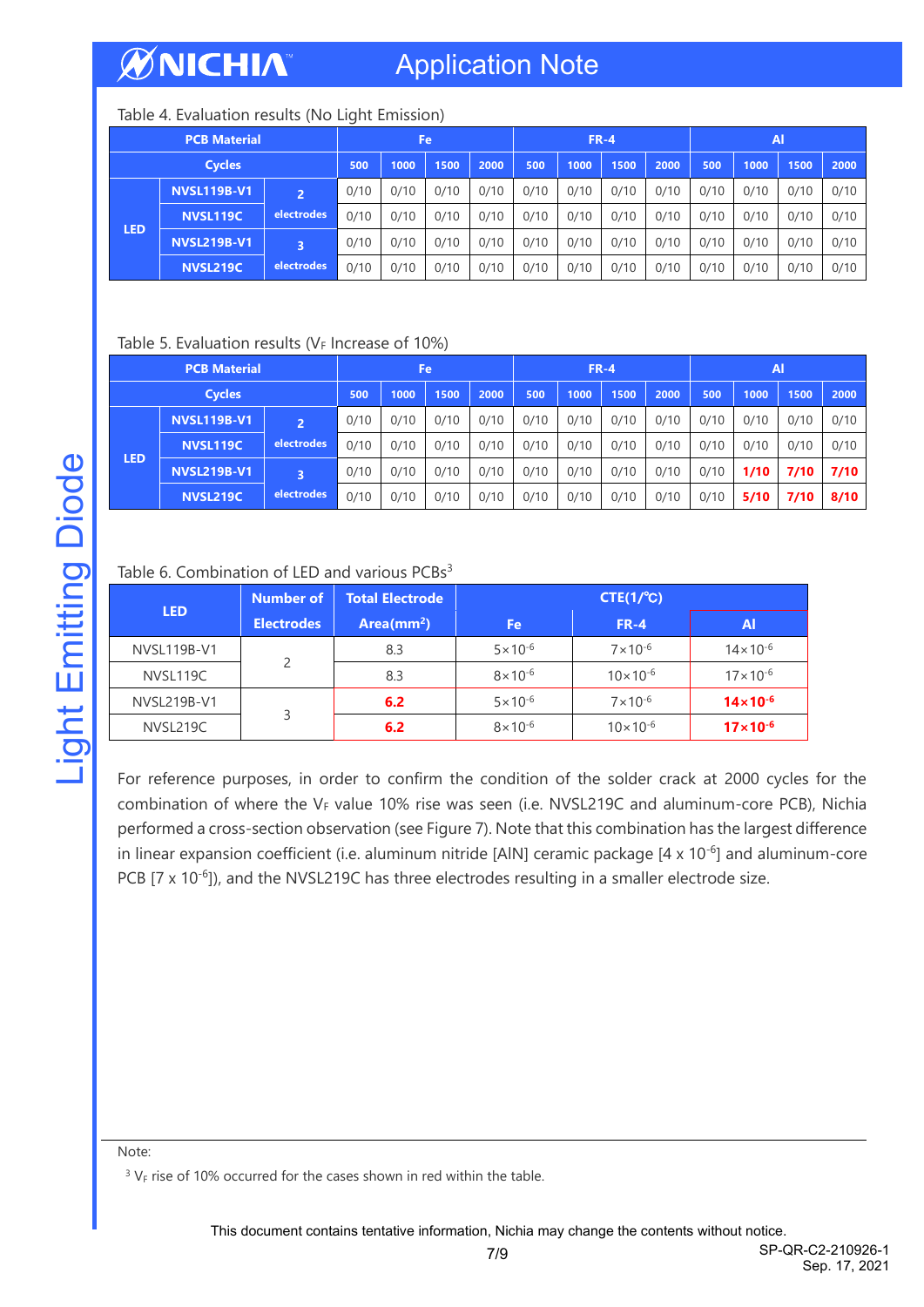## Application Note



Cathode Die Heat Sink Anode Figure 7. Cross section observation (NVSL219C 3 electrodes and Al PCB) after 2000 cycles

### <span id="page-7-0"></span>**5. Summary**

As shown in this application note, Nichia found that using an appropriate SMD LED package (i.e. package material and size, and electrode configuration and size) and appropriate PCB (i.e. base material) together, the combination can have a certain resistance against solder cracks. However, when designing for the chosen application, in addition to solder cracks there will be other elements/issues to take into consideration. For example, consider:

- the thermal management of the LED (e.g. how to dissipate the heat effectively)
- selecting an LED that matches the intended/designed optical performance
- designing/selecting a metal solder stencil that optimizes the amount/shape of the applied solder paste to prevent other soldering issues (e.g. insufficient coverage of solder, void, shear strength, etc.)
- the position accuracy of the LED during the reflow process

Nichia recommends that customers ensure the design is well-balanced for all necessary considerations for the chosen application.